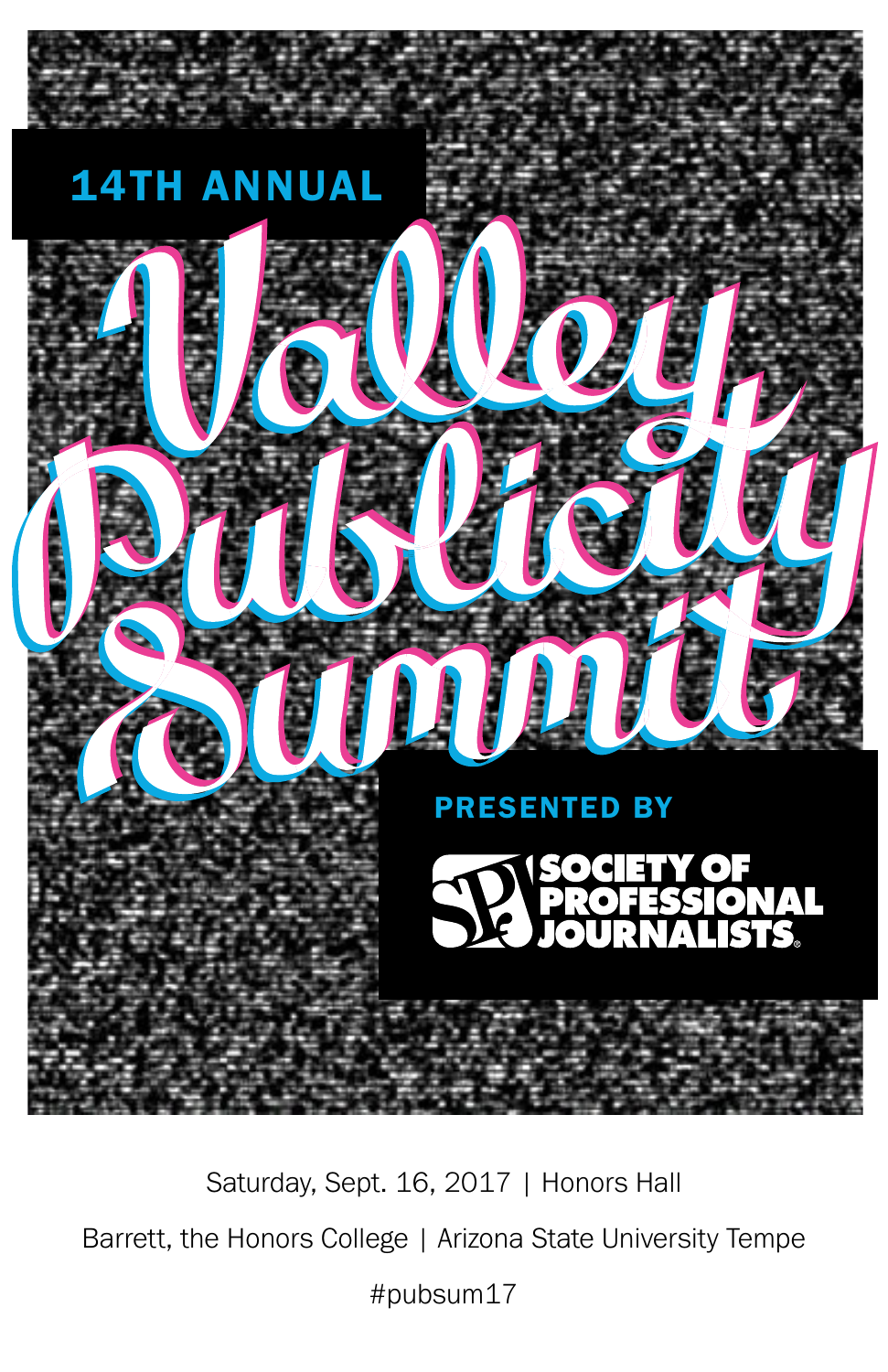## WELCOME TO THE SUMMIT

This event successfully defies the stereotype that media people and public relations people can't get along. At the Valley Publicity Summit, connections are made, explanations given, networking takes place. During and after the Summit, journalists maintain their vital roles as independent makers of decisions regarding coverage, but do so having informed PR practitioners of their storypitch policies and preferences and those of the media outlets where they work. Likewise, PR professionals come away with deeper understanding of the challenges media professionals face and the frameworks in which they respond best to story pitches – or decline them.

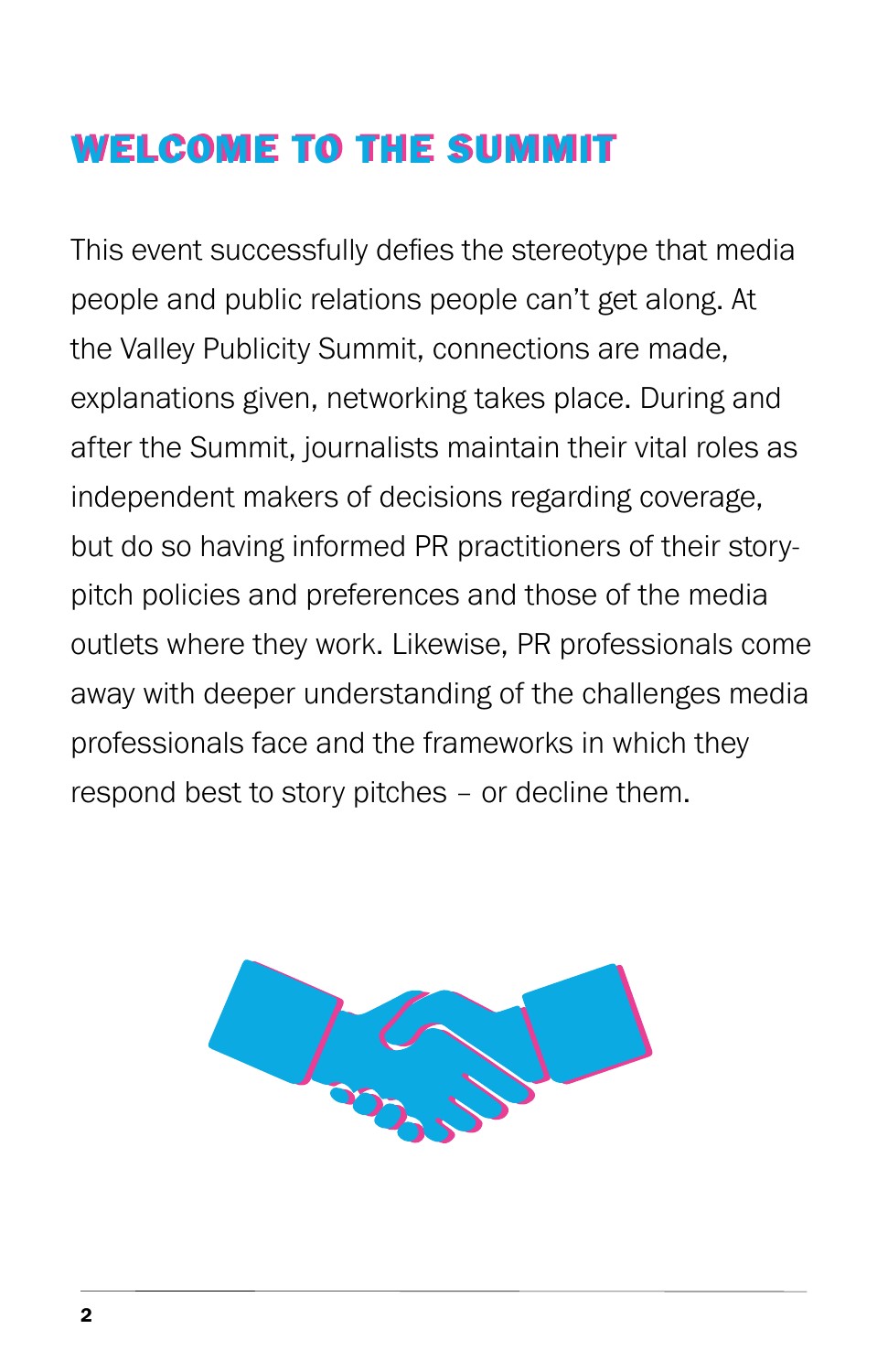# SCHEDULE

- **8 a.m.** Arrival Continental breakfast (Refectory, affectionately known to Barrett students as "The Harry Potter Room")
- 8:45 a.m. Welcome: Tim Eigo, president, Valley of the Sun chapter, Society of Professional Journalists; editor, Arizona Attorney magazine, State Bar of Arizona
- 8:50 a.m. Order of the Day: Mark Scarp, chair, Valley Publicity Summit Committee; adjunct professor, Arizona State University Walter Cronkite School of Journalism and Mass Communication
- **9 a.m.** Panel discussion Eight journalists talk about pitches they love (and hate) Moderator: Scott Davis, public information officer, Maricopa County Justice Courts; former assignment editor, KTVK-TV (Channel 3) & KPHO-TV (Channel 5)
- 10:15 a.m. *Break networking*
- **10:30 a.m.** Speed-pitching with media representatives in nearby classrooms (volunteers will guide you). See list of media representatives below.

#### 1 p.m. Event ends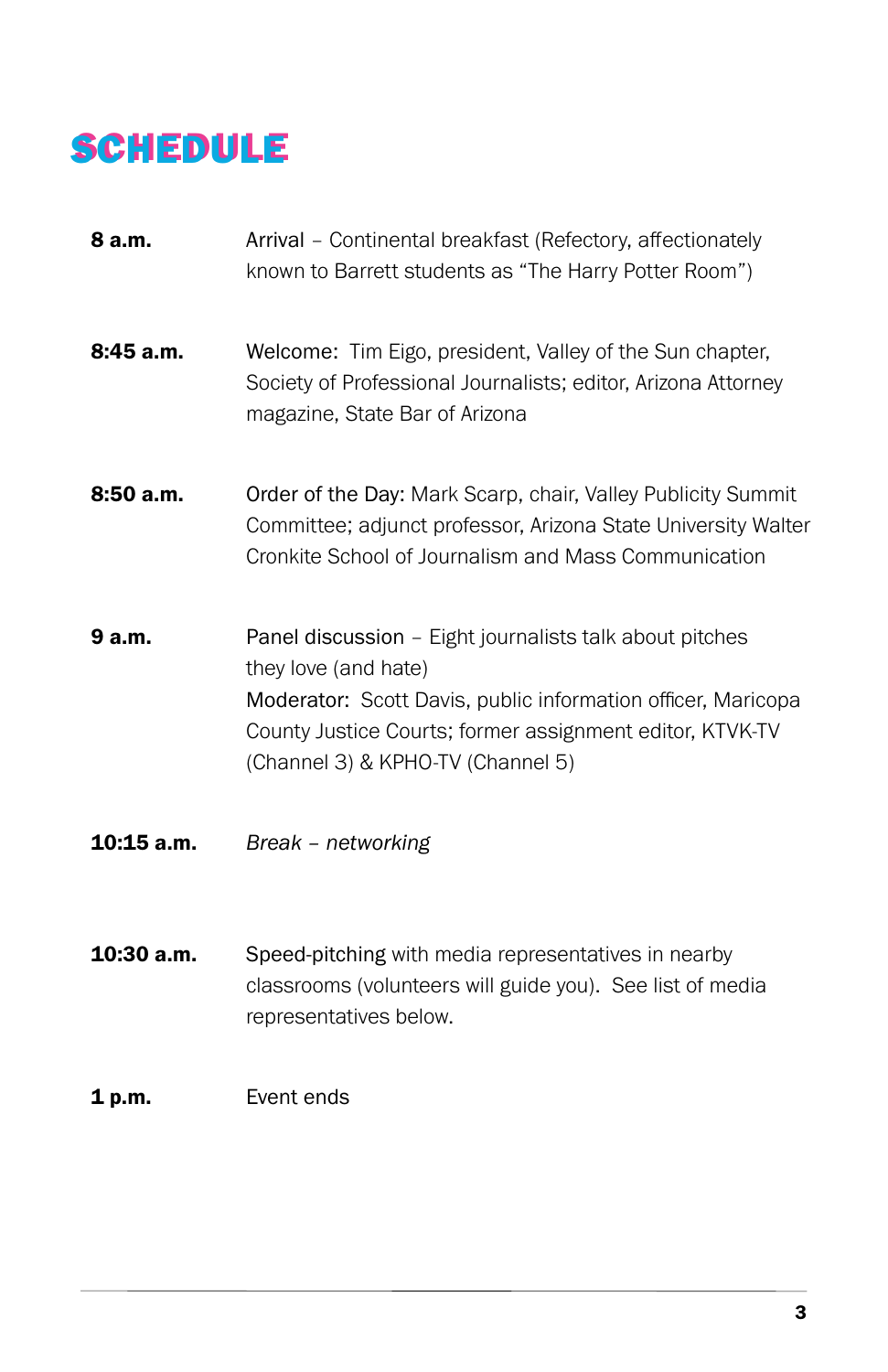# SPECIAL THANKS





Our sincere appreciation is extended to Matt Silverman of R&R Partners, which has sponsored this event several times, for doing so again this year!

We are particularly grateful to Barrett, the Honors College, at Arizona State University, Mark Jacobs, Ph.D,, dean and university vice provost, for its graciously allowing us to meet in Honors Hall for the second consecutive year.

We would like to warmly thank the administrators of Phoenix PR Pros, a Facebook group serving the Valley public relations community, for their allowing publicity about the Summit to be posted to the group.

We are most grateful to the Phoenix chapter of the Public Relations Society of America for publicizing this event to their members.

And we very much appreciate the volunteer service at this event of members of the ASU chapter of the Public Relations Student Society of America, Alena Sanderson, president.

## ABOUT SPJ ABOUT SPJ

The Society of Professional Journalists is the nation's most broad-based journalism organization, dedicated to encouraging the free practice of journalism and stimulating high standards of ethical behavior. Founded in 1909 as Sigma Delta Chi, SPJ promotes the free flow of information vital to a well-informed citizenry through the daily work of its nearly 10,000 members; works to inspire and educate current and future journalists through professional development; and protects First Amendment guarantees of freedom of speech and press through its advocacy efforts.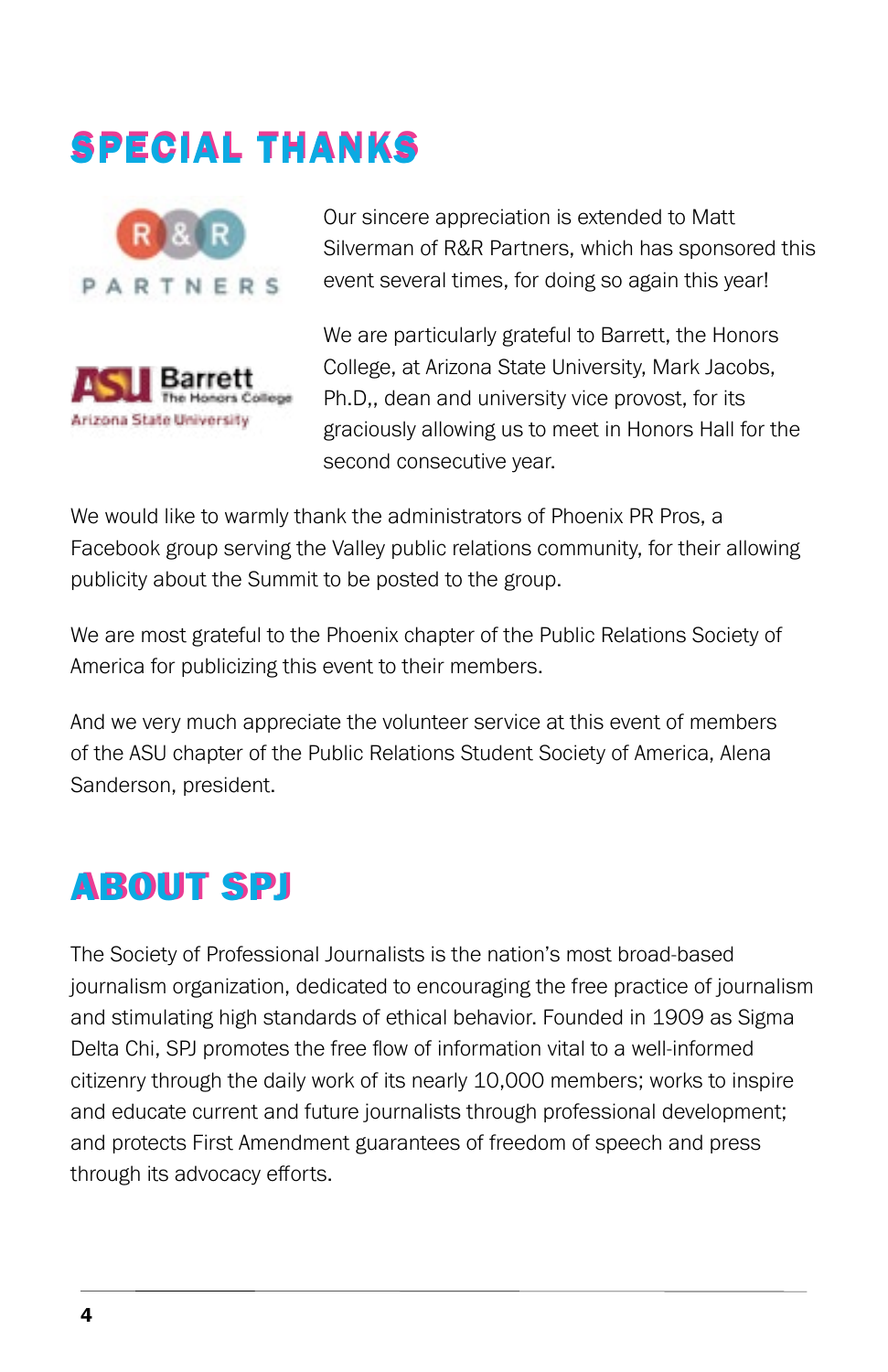The Valley of the Sun Professional Chapter of SPJ was chartered in 1958. Threetime selectee as SPJ's national Professional Chapter of the Year, the chapter regularly sponsors journalism activities and events for reporters, editors, writers, freelancers, producers, publishers and public relations professionals working in the Phoenix metropolitan area.



# SPEED PITCHING SESSION SPEED PITCHING SESSION

#### 10:30 a.m. to 12:45 p.m.

#### Room: Cottonwood 101

ABC15: Ameema Ahmed, content planner, KNXV-TV

ABC15: Andy Ramirez, assignment editor and multimedia journalist, KNXV-TV

ARCADIA NEWS: Nick Smith, editor

ARIZONA CONTRACTOR & COMMUNITY MAGAZINE: Douglas Towne, editor

ARIZONA REPUBLIC/azcentral.com: Richard Ruelas, reporter

ARIZONA REPUBLIC/azcentral.com: Carrie Watters, community editor

CBS5: Jennifer Jones, senior content coordinator, KPHO-TV

CRONKITE NEWS: Heather Dunn, content director, Cronkite News, Arizona PBS

EAST VALLEY TRIBUNE/AHWATUKEE FOOTHILLS NEWS: Ralph Zubiate, managing editor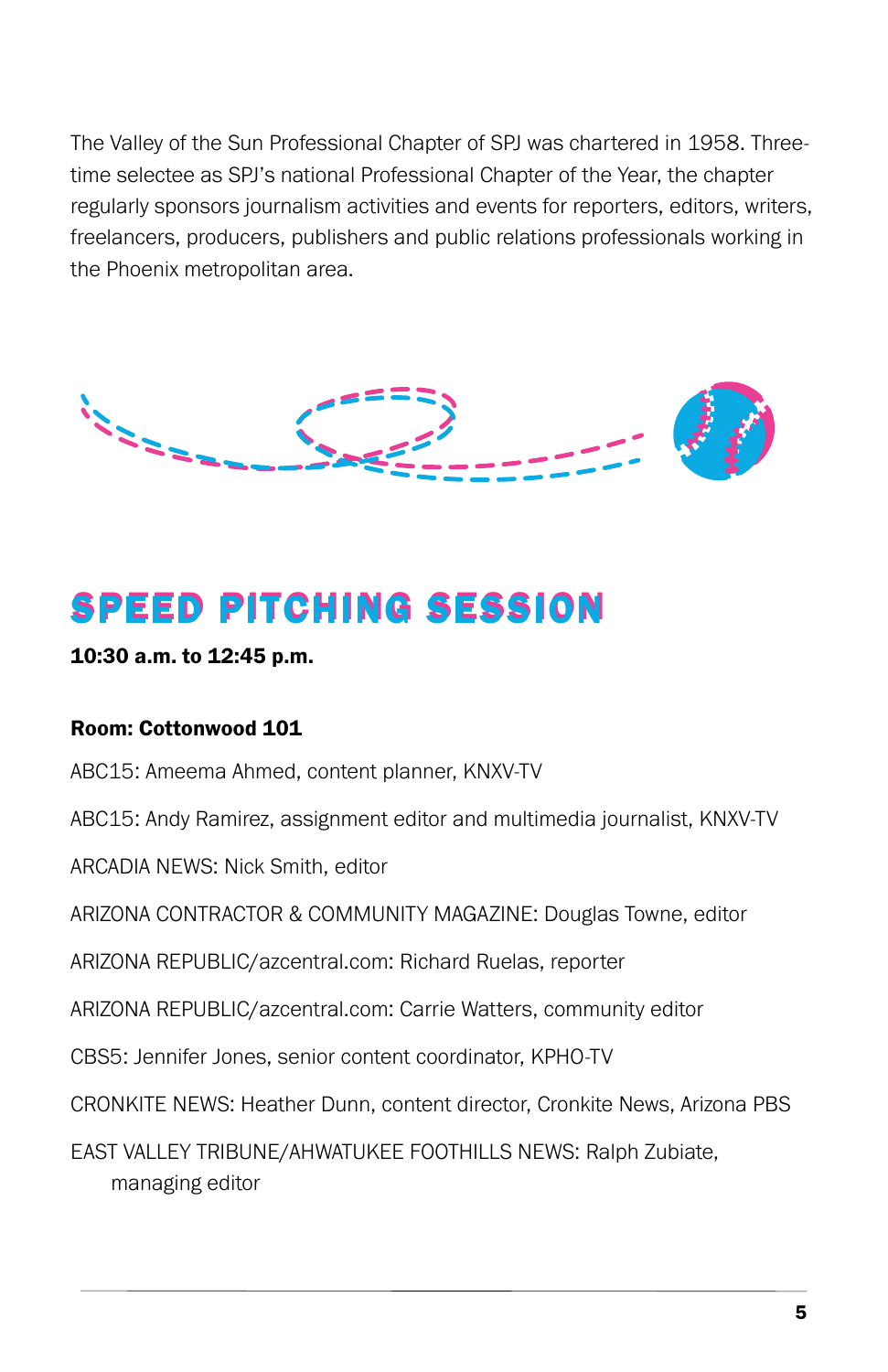### Room: Cottonwood 103

- FOX10: Christine Goodfriend, planning assignment editor, Fox 10 Arizona Morning, KSAZ-TV
- FREELANCE: Debra Utacia Krol, freelance writer, Native American community journalism, including science and environmental issues, economic development, business, Native American art; travel/tourism [both Native and mainstream],
- FRONTDOORS MEDIA: Mike Saucier, editor, Frontdoors Media
- KJZZ News: Al Macias, managing editor (91.5 FM-NPR)
- KTAR News: Martha Maurer, assistant news director, (92.3 FM-ABC)
- PHOENIX BUSINESS JOURNAL: Ilana Lowery, editor-in-chief
- PHOENIX BUSINESS JOURNAL: Hayley Ringle, technology reporter
- PHOENIX HOME & GARDEN MAGAZINE: Rebecca Rhoades, executive editor, Phoenix Home & Garden magazine
- RAISING ARIZONA KIDS MAGAZINE: Kara Morrison, editor
- SAN TAN SUN NEWS: Colleen Sparks, managing editor

#### Room: Honors Hall 123

- SO SCOTTSDALE! MAGAZINE: Chelsea Young, editor-in-chief
- TELEMUNDO ARIZONA: Maritza Felix, special projects producer, KTAZ-TV (Channel 39)
- TELEMUNDO ARIZONA: Marcy McMacken, assignment manager, KTAZ-TV (Channel 39)
- 12NEWS: Eric Watson, assignment editor, KPNX-TV (Channel 12-NBC)
- WEST VALLEY VIEW: Connor Dziawura, assistant editor
- WRITEONRUBEE.COM: Christina Barrueta, food and beverage writer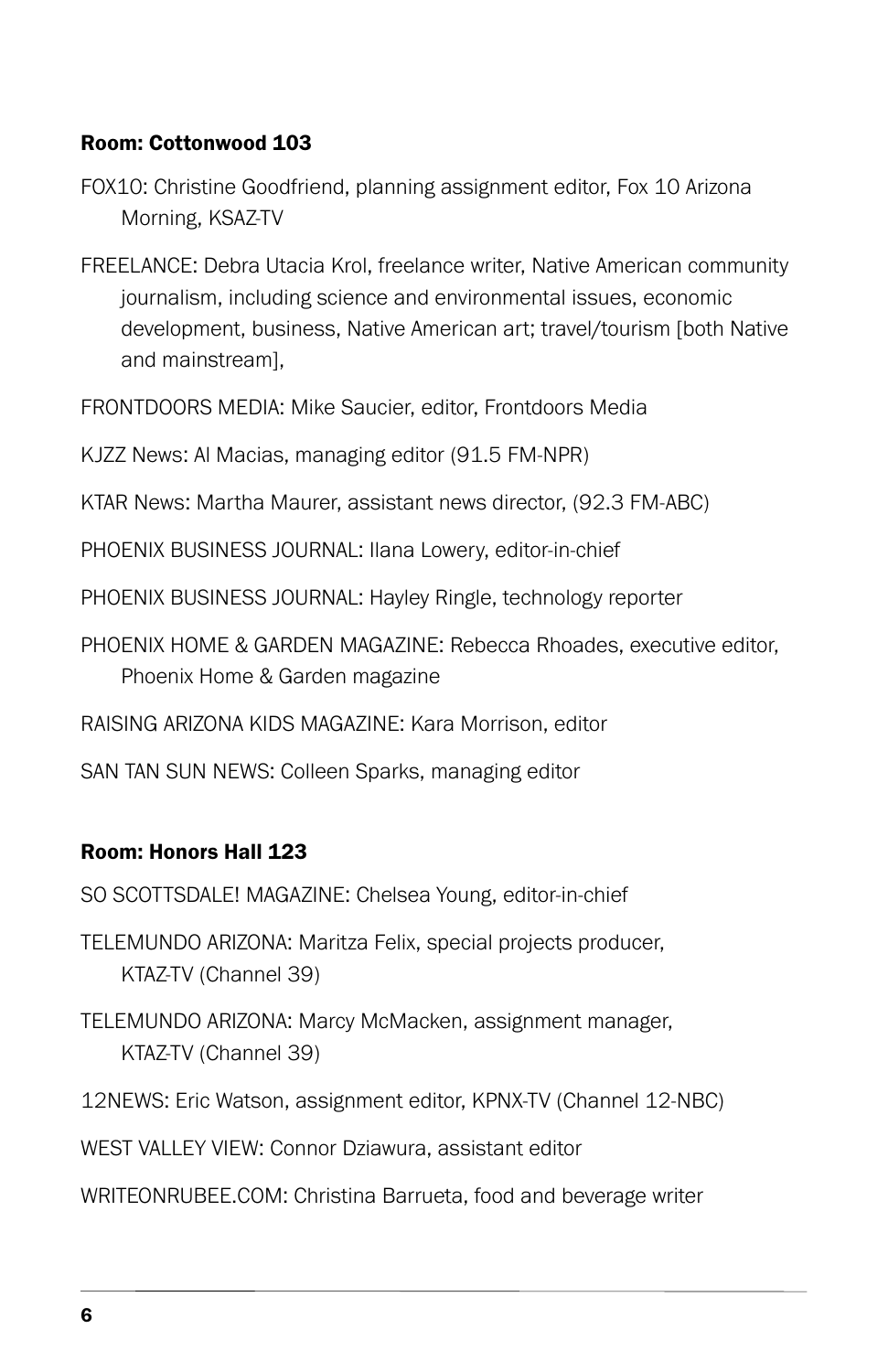# 2017 VALLEY PUBLICITY 2017 VALLEY PUBLICITY SUMMIT COMMITTEE

Leslie Beckhoff, United Rentals

Sherry Butler, SLB Communications

Christia Gibbons, freelance writer and editor

Nicole Greason, Barrett, the Honors College, ASU

Paula LeClaire Pedene, Pedene PR

Mark Scarp, ASU Walter Cronkite School of Journalism and Mass Communication

## 2017-2018 VALLEY OF THE SUN SPJ 2017-2018 VALLEY OF THE SUN SPJ CHAPTER BOARD OF DIRECTORS CHAPTER BOARD OF DIRECTORS

### Web: www.phoenixspj.org Email: info@phoenixspj.org

Facebook: Phoenix SPJ Twitter: @spjphx

President: Tim Eigo, Arizona Attorney magazine, State Bar of Arizona

Vice President: Debra Utacia Krol, Jolon Indian Media

Secretary: Kaely Monahan, "The Show," KJZZ-FM

Treasurer: Teri Carnicelli, North Central News

Board members: Robert Leger, Leger Strategies, retired, The Arizona Republic; Mark Scarp, ASU Walter Cronkite School of Journalism and Mass Communication